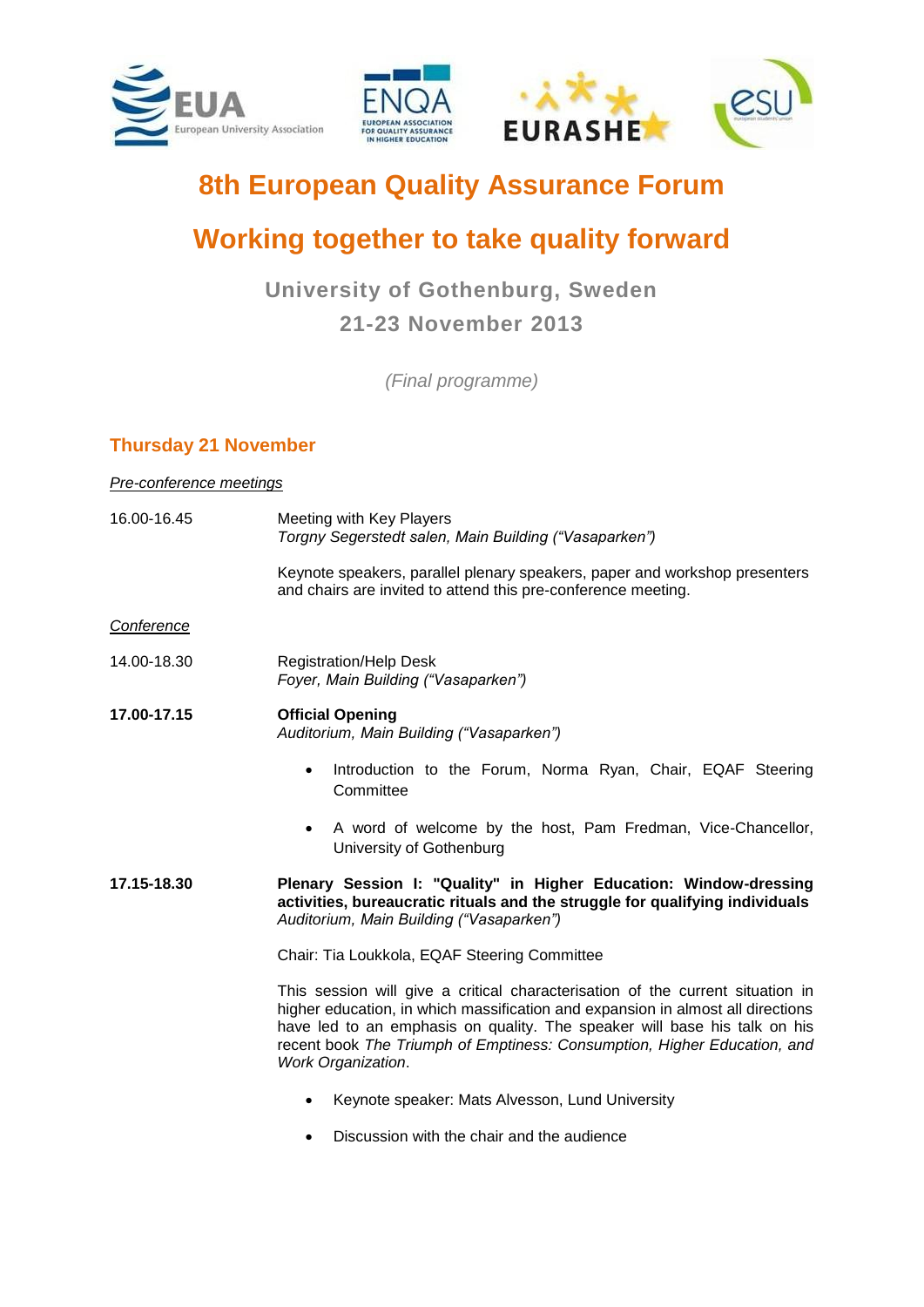





19.00-21.30 Welcome Reception with Musical Performance by University of Gothenburg Symphony Orchestra *The Academy of Music and Drama ("Artisten") Address: Fågelsången 1, 412 56 Gothenburg*

Light snacks and drinks will be served.

#### **Friday 22 November**

09.00-17.00 Registration/Help Desk *Foyer, School of Business, Economics and Law ("Handelshögskolan")*

**09.00-10.15 Plenary Session II: Working together in QA – stakeholders' view and expectations**  *Malmstensalen, School of Business, Economics and Law ("Handelshögskolan")*

Chair: Bjørn Stensaker, EQAF Steering Committee

A panel discussion with representatives of QA stakeholders (teachers, employers, students, governments, European Commission) and the audience.

While higher education institutions and quality assurance agencies have the institutional responsibility for managing quality assurance processes, the ownership and participation of various stakeholders is crucial for the success of the work. This session aims to discuss the expectations and views of the stakeholders.

- Discussion with the panel and the audience
- Practical information on breakout sessions
- 10.15-10.45 Coffee Break  $3<sup>rd</sup>$  *floor, School of Business, Economics and Law ("Handelshögskolan")*
- **10.45-12.30 Papers and Workshops – Session I** *3 rd floor, School of Business, Economics and Law ("Handelshögskolan")*

Participants will have a choice of attending a workshop lasting 90 minutes or two paper sessions lasting 45 minutes each, with a 15-minute break in between to allow the participants to move around.

12.30-14.00 Lunch Break (seated lunch) *Lunch area, School of Business, Economics and Law ("Handelshögskolan")*

**14.00-15.00 Parallel Plenary Session I: Updates on new developments in quality assurance** *3 rd and 4 th floor, School of Business, Economics and Law ("Handelshögskolan")*

> Participants will have a choice of attending one of three parallel sessions which will present various projects or initiatives in QA:

- Recent European policy developments in quality assurance
- External quality assurance moving across borders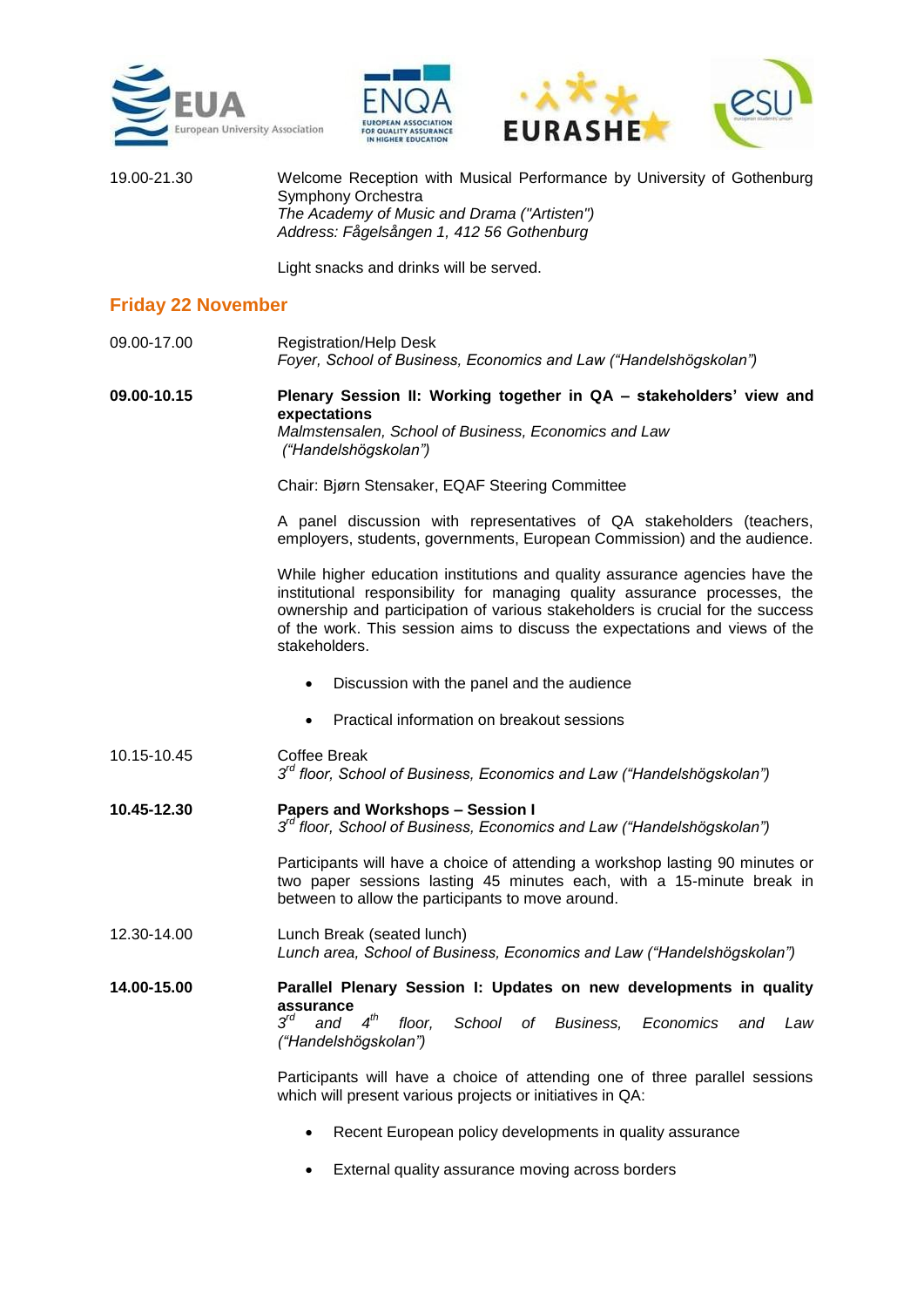



Conceptualising student engagement: A co-creation perspective

| 15.00-15.30 | Coffee Break<br>3rd floor, School of Business, Economics and Law ("Handelshögskolan")                                                                                    |
|-------------|--------------------------------------------------------------------------------------------------------------------------------------------------------------------------|
| 15.30-16.30 | Parallel Plenary Session II: Updates on new developments in quality<br>assurance<br>$3rd$ and $4th$ floor, School of Business, Economics and Law<br>("Handelshögskolan") |
|             | Participants will have a choice of attending one of three parallel sessions<br>which will present various projects or initiatives in QA:                                 |
|             | Quality, transparency and enhancement in doctoral education                                                                                                              |
|             | Promoting cooperation and trust through external quality assurance<br>reports                                                                                            |
|             | Quality Assurance and the Social Dimension: exploring the role of QA<br>٠<br>agencies in access, retention and employability                                             |
| 19.30       | <b>Optional Conference Dinner</b><br>Läppstiftet<br>Address: Lilla Bommen 2, 411 04 Gothenburg                                                                           |

### **Saturday 23 November**

- 09.00-14.30 Registration/Help Desk *Foyer, School of Business, Economics and Law ("Handelshögskolan")*
- **09.30-11.15 Papers and Workshops – Session II** *3 rd floor, School of Business, Economics and Law ("Handelshögskolan")*

Participants will have a choice of attending a workshop lasting 90 minutes or two paper sessions lasting 45 minutes each, with a 15-minute break in between to allow the participants to move around.

- 11.15-11.45 Coffee Break  $3<sup>rd</sup>$  *floor, School of Business, Economics and Law ("Handelshögskolan")*
- **11.45-13.00 Plenary Session III: Internationalisation as a vehicle for quality** *Malmstensalen, School of Business, Economics and Law ("Handelshögskolan")*

Chair: Dan Derricott, EQAF Steering Committee

Internationalisation and the goal to increase mobility have often been mentioned as one of the key drivers for developing quality assurance and cross-border cooperation in quality assurance. In this session, the speaker will examine some of the familiar features of internationalisation, underline the importance of educational values and specify what needs to be done to improve the quality-related benefits of internationalisation.

- Keynote speaker: Sijbolt Noorda, Academic Cooperation Association
- Discussion with the chair and the audience